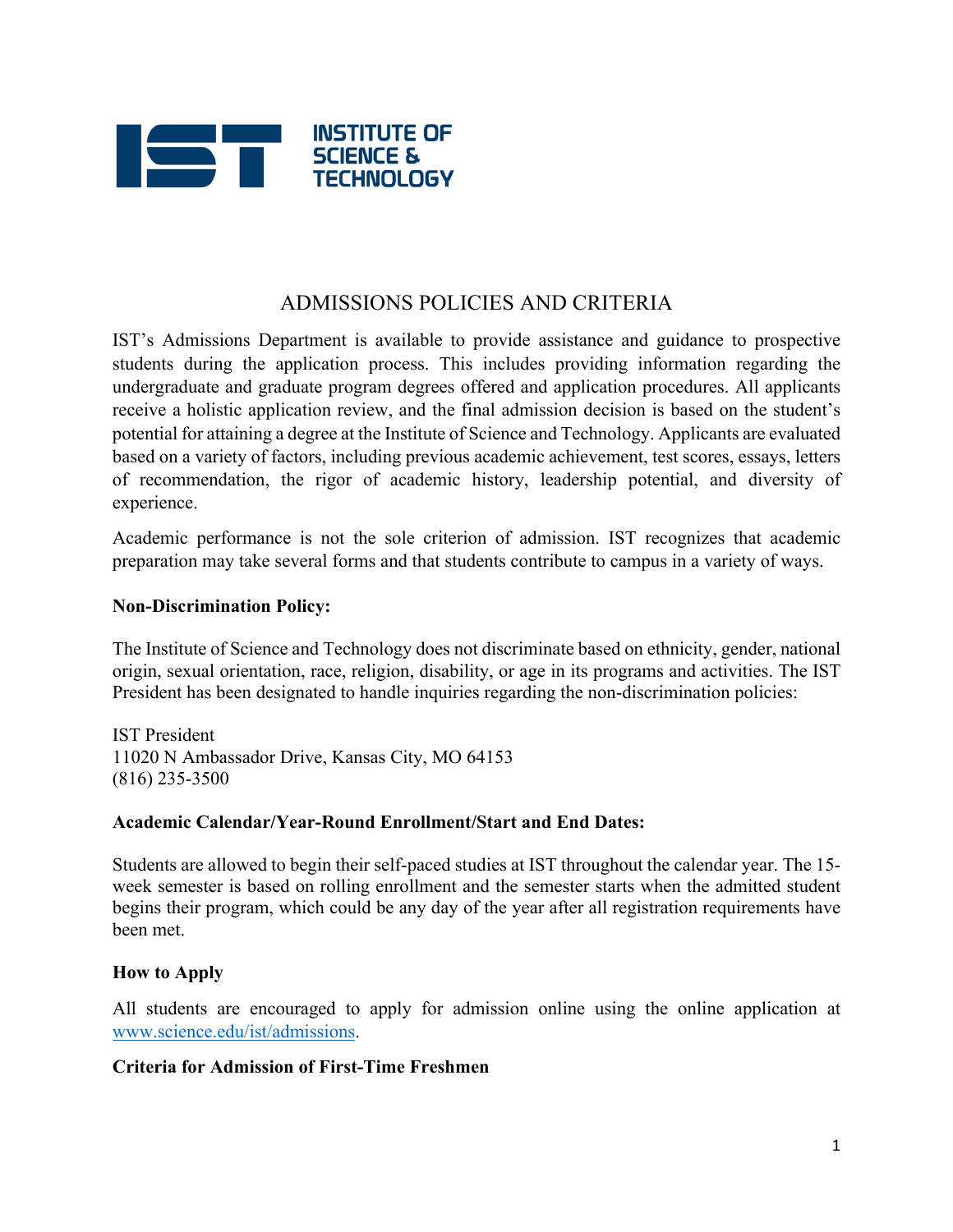Unless otherwise indicated, all freshman applicants are required to submit the following documents to complete an application for admission. In some cases, additional information may be required before an admission decision can be rendered. All correspondence about undergraduate admissions should be addressed to the Admissions Office www.science.edu/ist/admissions.

All credentials submitted to the Admissions Office become the property of the Institute of Science and Technology and will not be returned.

# **Application for Admission**

1. Official High School Transcripts- All Freshman applicants must have their high school submit official transcripts directly to the Admissions Office. Applicants from non-accredited high schools and homeschooled students are considered on a case-by-case basis. Applicants who are not U.S. citizens and have completed their schooling in countries other than the United States (excluding U.S. overseas schools) should see the section on the admission of international students.

2. Undergraduates are asked to provide ACT or SAT Scores and Graduate students a GRE score.

3. Personal Essay- Applicants are asked to write at least a 250-word essay. A student's essay will help the review committee better understand the applicant as a person through leadership potential, diversity of experience, the depth of participation in extracurricular activities, and overall interest in attending IST.

4. A Letter of Recommendation- A letter from a teacher, school counselor, or another person who can attest to the applicant's personal and professional character and potential to succeed academically at IST.

5. Completion of High School Classes- The Admissions Office encourages freshman applicants to complete the following secondary school units by high school graduation: a. four years of English, b. four years of math, including Algebra I & II and Geometry c. three years of natural science (two years lab-based), d. three years of social science, and e. two years of academic electives, including one year of foreign language.

Applicants who have not graduated from high school are considered for admission if they have successfully completed one of the following high school equivalency exams: GED, HiSET, or TASC. Scores for minimum admission consideration are listed below for each exam:

- GED (taken 2014 and after): 145 or above in each content area.
- HiSET: 8 on each subtest; 2 on the essay; 45 combined score.
- TASC: 500 on each subject area; 2 out of 8 on the Writing essay.

# **Undergraduate Programs:**

IST may accept transfer credits up to a maximum of 50% of the required credits for a bachelor's or associate degree program. However, students must be enrolled for a minimum of two years. Grades of those courses must be C- or higher to be accepted. If any credits were earned more than 10 years ago, the credit will not be transferable.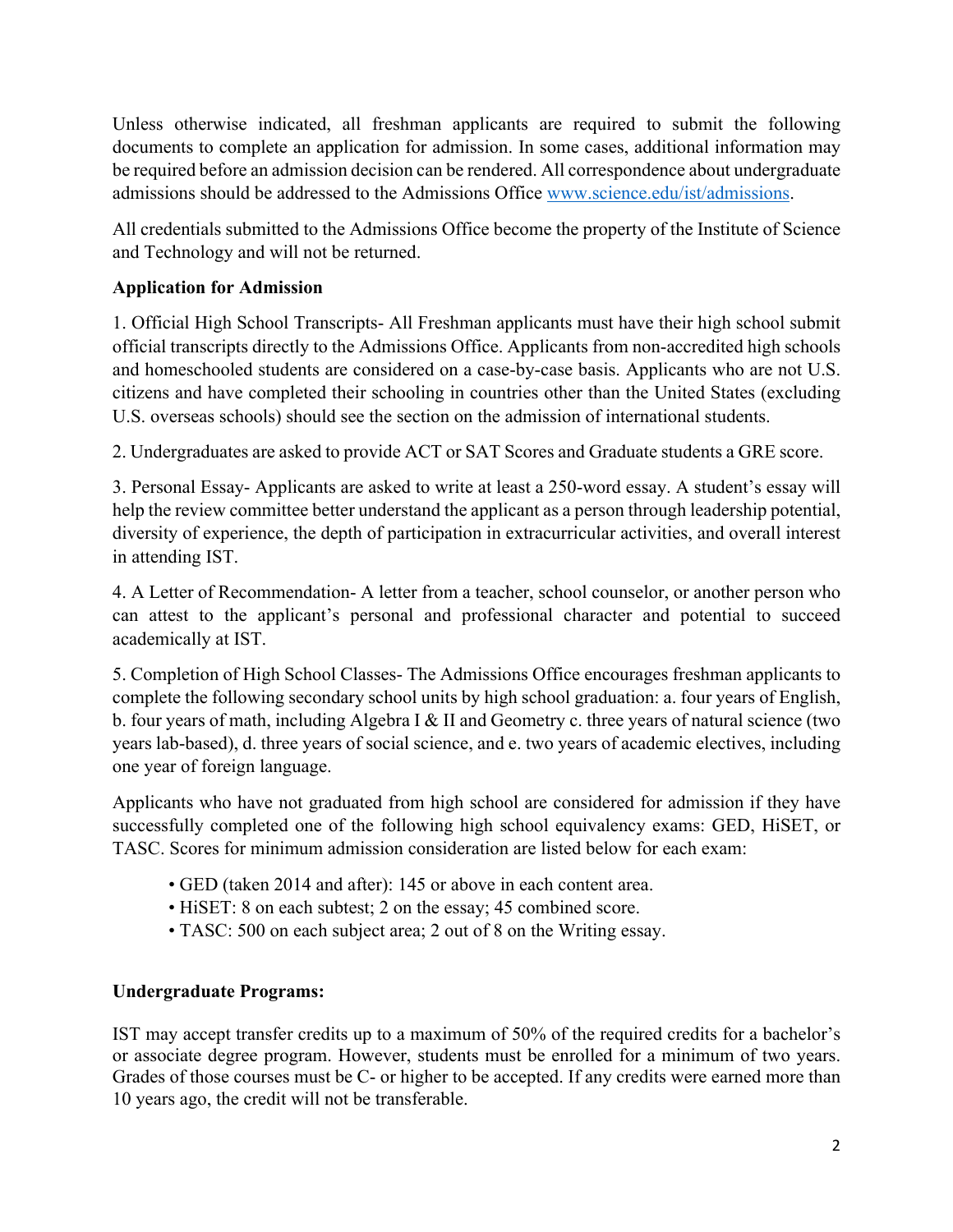## **Graduate Program:**

Steps to Enrollment:

- Complete IST's online Graduate Application
- Provide a current government-issued photo ID.
- Master's Applicants: Provide evidence of a bachelor's degree from an accredited institution (e.g., transcript).
- Doctoral Applicants: Provide evidence of a bachelor's or master's degree from an accredited institution.
- Have a grade point average of 3.0 or better in the last 60 hours of undergraduate work or last two years as a full-time undergraduate or graduate student.
- If English is not the first language, provide evidence of proficiency in the English Language or documentation of attending and succeeding in an English language-taught school.

Official transcripts must be received from the granting institution(s) before a student is allowed to enroll in IST. Foreign transcripts, not in English, must be submitted together with certified English translations. For Foreign Transcript evaluation the student will be responsible for costs related to the evaluation procedures. Contact the Admissions Department. admissions@science.edu for further assistance.

Send all required documentation, including official transcripts, to:

Institute of Science and Technology Admissions Office 11020 N Ambassador Drive, Kansas City, MO 64153 admissions@science.edu

## **Selection of Candidates:**

Applicants are selected by an Institute of Science and Technology review committee. Selection is based upon current program enrollment caps, intellectual abilities of the student as demonstrated by their GPA, letters of recommendation, and/or on the opinion of the Committee concerning the student's ability to succeed – not only in the Program but also in the field after the degree is awarded.

## **Notification of Admission/Denial:**

Applicants will be notified in writing as to acceptance or denial. Notification typically occurs in less than 30 days but may take longer in some instances (e.g. if additional information is needed from the applicant).

## **Criteria for Admission of Transfer Students and Students Seeking an Additional Bachelor's Degree**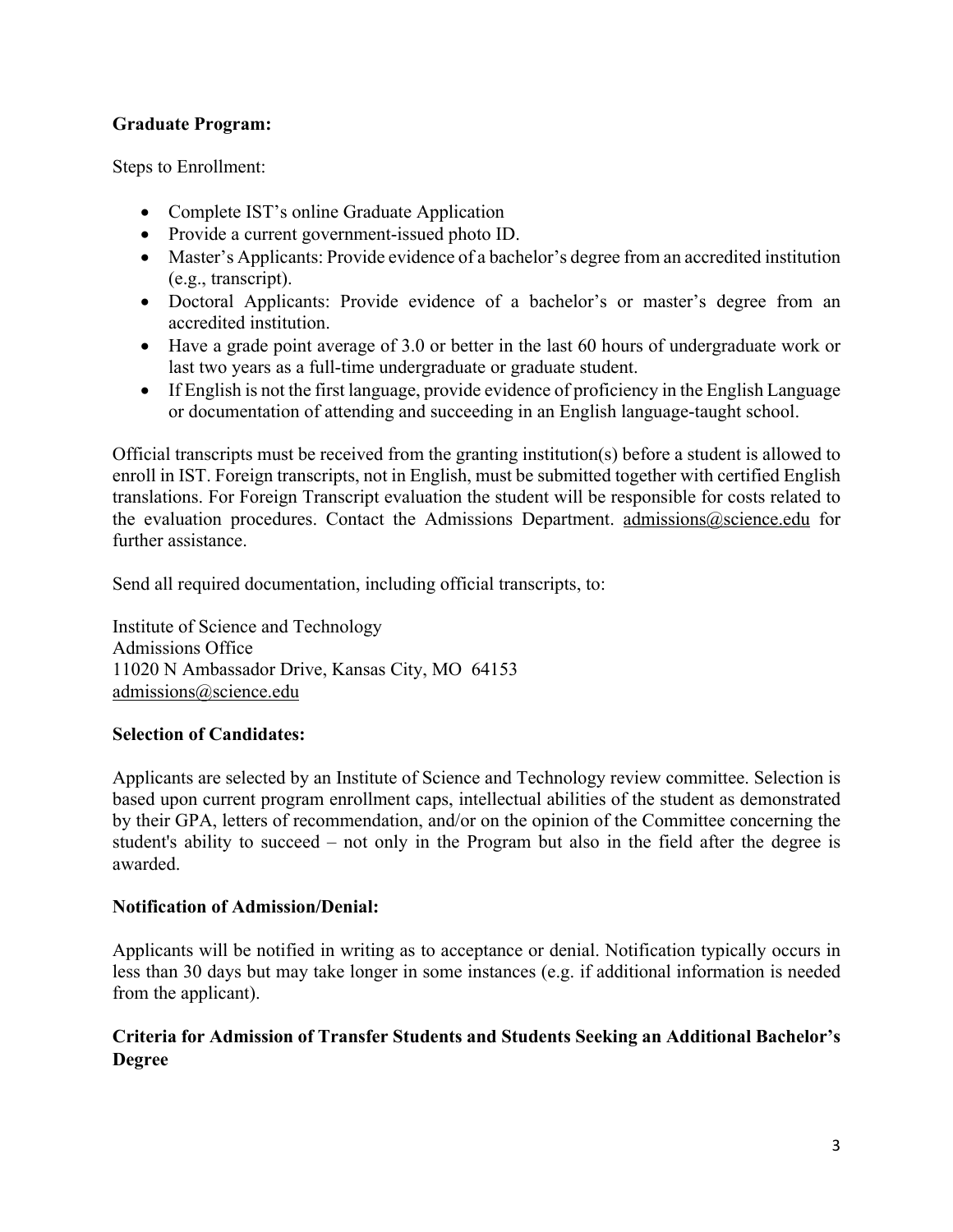Transfer applicants must submit official transcripts from all prior colleges and universities. Transfer applicants must have a combined grade point average of at least 3.0 from all prior colleges or universities to be considered for admission. Transfer applicants must have completed at least the same level of high school coursework required of freshmen applicants. Test scores, recommendations, high school records, interviews, and other relevant information may be used in assessing the application for admission. Transfer applicants who have earned fewer than 24 semester credits are required to submit final high school transcripts. Grades earned at other institutions are not included in the calculation of grade-point averages.

Admission of International Students International students seeking admission must submit official high school and/or college transcripts in conjunction with their application. All documents in a language other than English must be accompanied by certified English translations. All official copies of academic transcripts and diplomas of secondary and post-secondary education must be submitted directly to Admissions by the institutions attended. These documents must be original copies with an official signature and bear the school's official seal, or a certified copy.

All academic credit documentation for work completed outside of the United States must submit transcripts to a certified credential evaluation service for a course-by-course evaluation. Applicants must be graduates of high school or secondary programs equivalent to similar programs in the United States. Applicants from countries where English is not a national language must have a minimum score of 550 on the paper version Test of English as a Foreign Language (TOEFL), an Internet-based Test (iBT) of 80, or a minimum score of 6.5 on the IELTS test.

For international students transferring to IST from another US College or University who have completed 24 semester credit hours or more and have completed a college-level English composition course with a 3.0 GPA or higher, a TOEFL or IELTS score is not required.

Students Seeking an Additional Undergraduate Degree

Students seeking an additional undergraduate degree must meet all residency and major and/or minor requirements. This includes a minimum of 30 credits in residence at IST. Students are considered to have satisfied freshman and sophomore-level General Education requirements by the work completed for their first undergraduate degree.

Concurrent High School Student Enrollment

Qualified high school students, 9th-12th grade, may take courses at IST through the Concurrent Enrollment program, earning both high school and institute credit. IST sets policies regarding the admissions process and criteria, limitation of credit, and courses available to Concurrent Enrolled students.

# **Readmission of Former Students**

Students who leave IST and wish to return are required to apply for readmission. Upon readmission, a student will receive the same academic standing under which she/ he left. For example, a student who left in good standing will be readmitted in good standing; a student who left while on academic probation will be readmitted on academic probation. Students who have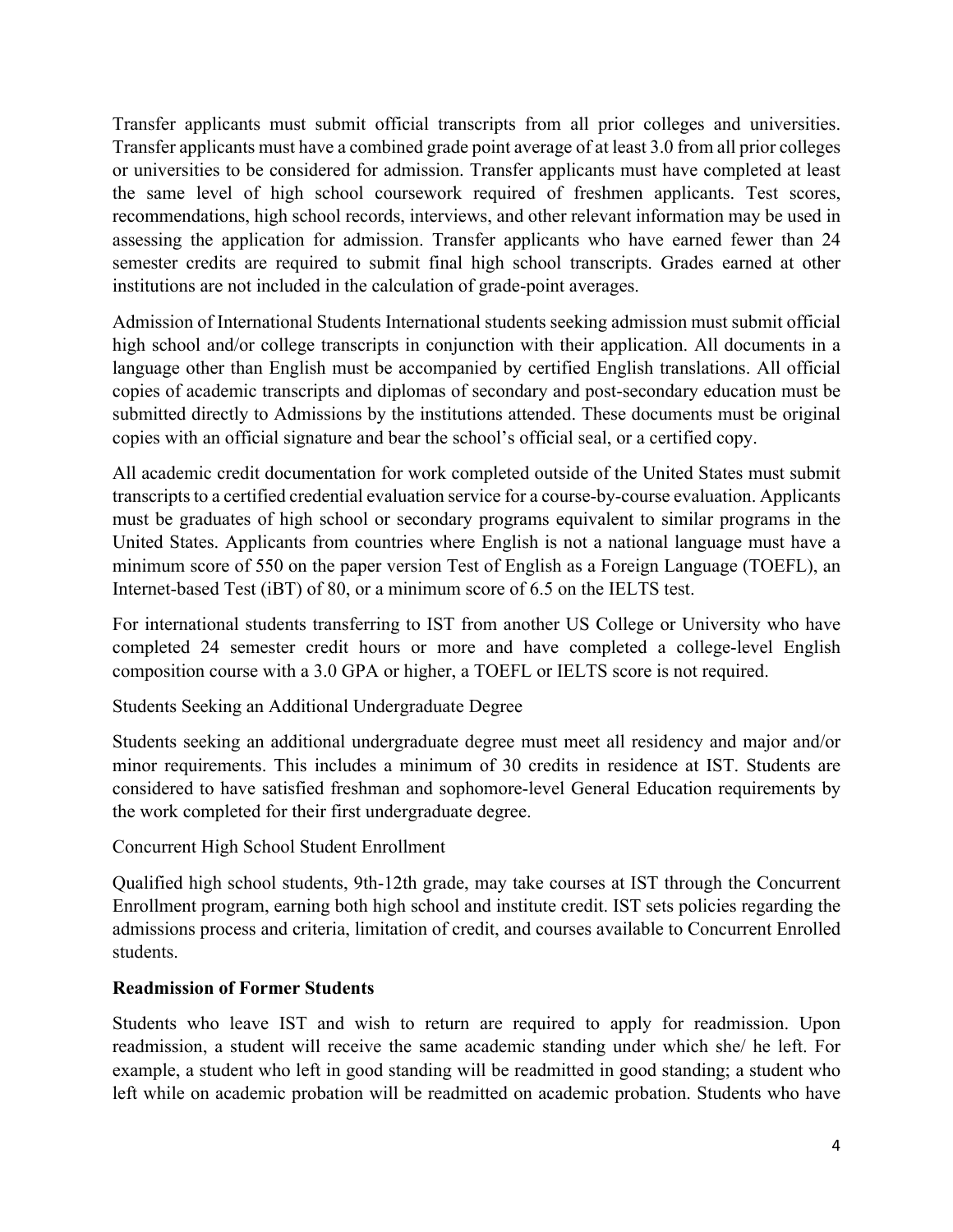attended other institutions during their absence from IST must also request that official transcripts be sent to IST by all colleges or universities attended. Courses that have a letter grade of "C-" or better may be considered for transfer credit. Grades earned at other institutions are not included in the calculation of grade-point averages.

# **Transfer Credit Policies and Procedures**

College-level academic courses with grades of C- or better, completed at an institution accredited by a regional accrediting agency, are generally accepted. IST accepts up to 90 credits, combined total, from accredited institutions, AP, and IB.

- IST only applies grades earned through IST toward the calculation of GPA.
- IST will only grant upper-division credit if the transfer course is taken at an upper-division level, regardless of IST equivalency.
- No credit will be granted for remedial or vocational-technical courses.
- Total combined credit permitted under AP and other programs leading to credit by examination is limited to 20 semester credits.

## **Admissions Policies and Procedures**

Students must receive approval in advance for transfer credit. Credits accepted in a transfer that are comparable to those offered at IST. Non-equivalent courses, or those excluded from acceptance toward any of IST's program requirements, may be accepted as electives.

Foreign Institutions Credit will be considered for courses taken at foreign institutions that are formally recognized as an institution of higher education by a given country's Ministry of Education. The same general parameters apply for course content and grades as they do for U.S. credit consideration. Study Abroad Credit earned from non-IST Study Abroad programs are treated as transfer credit.

## **Credit for Advanced Placement and IB**

IST awards credit for Advanced Placement in all subject areas. A minimum score of 3 is required for credit to be granted for most AP tests (for some tests, a score of 4 is required). Scores must be submitted by the College Board directly to the Admissions Office. IST grants credit based on performance on individual IB exams for students who have completed the IB diploma program as long as all scores are 4 or greater. Students who have not completed the diploma program may be awarded credits for individual IB certificate courses as long as the scores are 4 or greater. For further information on how IB certificates will be awarded credit, contact the Office of the Registrar. Official IB scores must be sent to the Admissions Office from the International Baccalaureate Organization.

The maximum number accepted by IST toward a bachelor's degree is 30-semester credits. IST will not grant credit for "life experience," that is, credit for experience gained from "work-related" activities.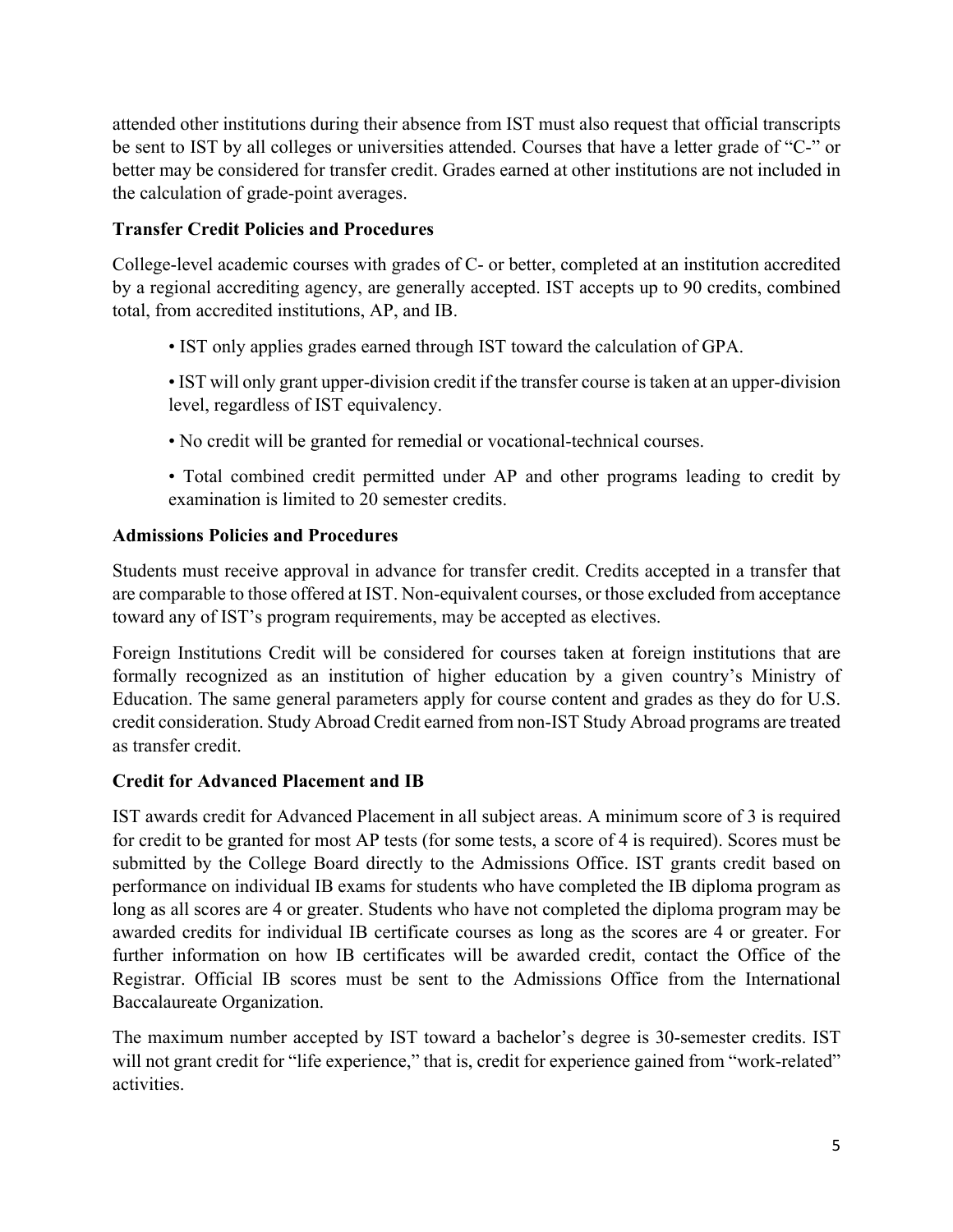### **Resolution of Transfer Disputes**

Students transferring from institutions may file an appeal of IST's evaluation of their transfer credits. The Office of the Registrar is responsible for the appeals process. The appeal must be filed in writing to the Office of the Registrar within 15 calendar days of notification of the evaluation. Failure to file in this timely manner means that the original evaluation will be binding. The Registrar will respond to any timely appeal in writing within 15 calendar days of the receipt of the appeal. If the initial appeal does not resolve the dispute, the student may appeal in writing to the student's previous institution(s) within 15 calendar days. The vice presidents of the two institutions (or their representatives) may then resolve the dispute.

### **Students Enrolled Under Exception to Admissions Criteria**

An exceptions applicant is considered to be an applicant who will not meet the published admission eligibility standards, or who has applied and has received an official denial from the Institute. This applicant may submit a letter of appeal to the Admissions Exception Committee. A limited number of admissions exceptions are allocated each academic year. The Admissions Exception Committee is composed of two faculty members (appointed by the Vice President) from the applicant's proposed field of study and one representative appointed by the Admissions/Registrar department.

Any applicant who has been denied admission, or will be denied admission, to IST may request admission within fifteen days of denial, by submitting a letter of appeal requesting that the application be reviewed. The letter of appeal must include a statement of extenuating factors, including the potential hardship to be incurred if admission is denied as well as the reason the applicant's past record is not indicative of present capabilities. The applicant must explain the reason for failure to meet admission criteria and why the application warrants a new review, not a request to waive or substitute requirements.

Under Admissions/Registrar, the Admissions Exception Committee regularly reviews these letters along with the original application and supporting documents. The committee will review the request and recommend whether or not the applicant's petition warrants a granting of admission within two weeks of receiving the applicant's appeal. Key to the committee's decision is the applicant's ability to succeed in the IST environment given the explanation and documentation provided. The committee considers several factors, normally favoring applicants who are close to qualifying and whose appeals both adequately explain the failure to meet admission criteria and demonstrate the motivation to succeed.

## **Readmission Applicants**

Students interrupting their educational programs by not enrolling in any subsequent semester must submit an application for readmission to the Admissions Office. When additional coursework has been completed at other institutions, official transcripts must be submitted. The Registrar's Office must approve readmissions.

## **Technology Requirements for All Students**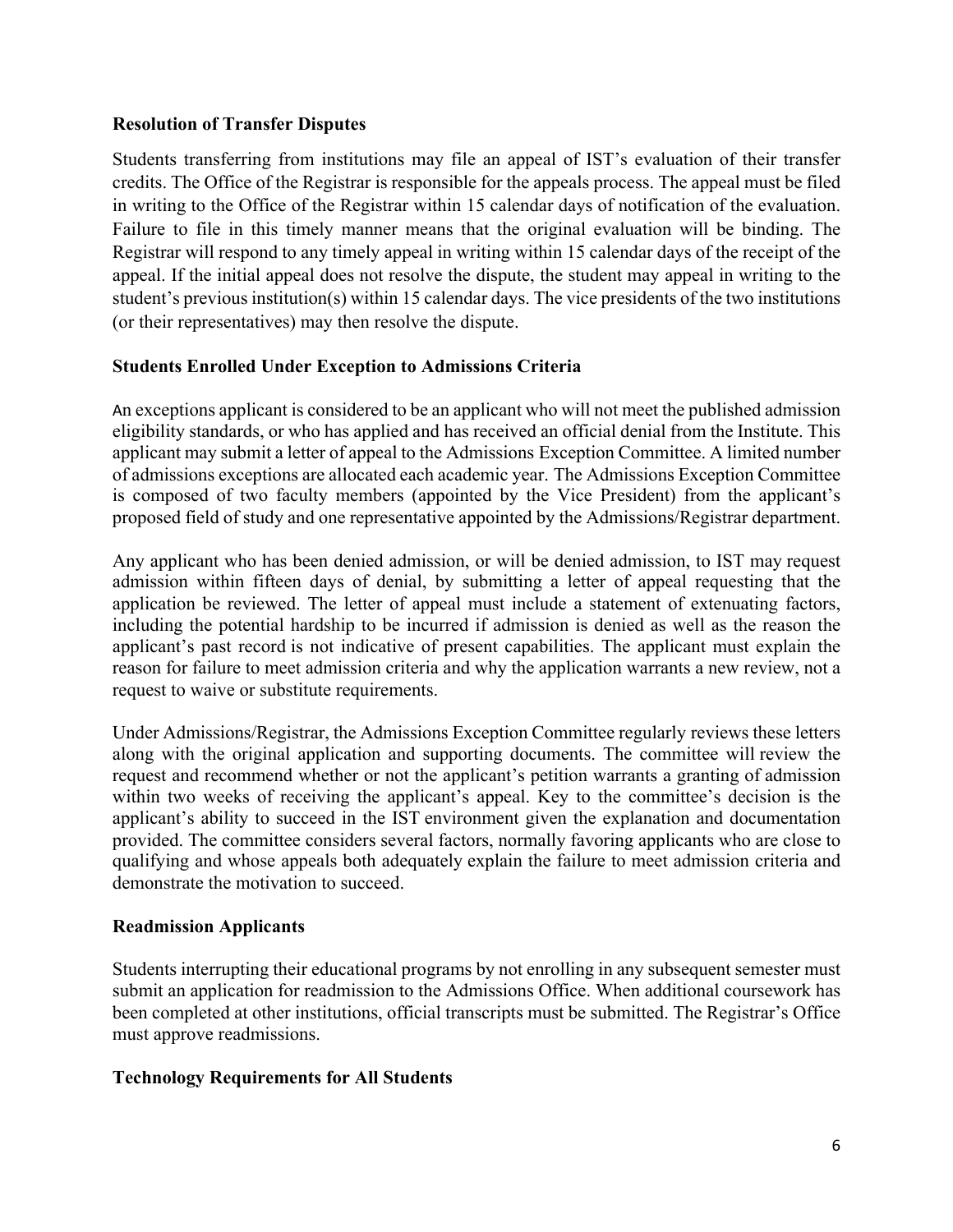To participate in IST courses, students will need a computer with Microsoft Office software and Internet access. The majority of the coursework will be completed online through a web browser. Although Android and iOS tablets may be used to access online course materials, we recommend that students have a computer that meets the following minimum requirements.

## **Minimum Hardware and Operating System:**

- 1.8 GHz Intel Core 2 Duo or greater
- 2 GB RAM or more & 1 GB of free hard drive space or more
- If running Windows, Windows 10 or greater
- If running macOS, macOS 10.12 or greater
- Web camera, microphone, and speakers (your computer may already have this built-in)

## **Software:**

- Latest version of Safari, Google Chrome, Edge, or Firefox
- MS Word 2010 or higher or a word processor that can create files with any of the following extensions: .docx (MS Word 2010 or higher), or a standard .rtf (rich text format)
- PDF Reader (current version)

## **Internet Connection:**

- A reliable broadband Internet connection, either cable or DSL of at least 2.5Mbps download speed (constant) for adequate audio-video quality.
- As of January 2020, Internet Explorer is no longer supported for certain platforms.
- An email address that will accept all emails, including attachments, from the domain name science.edu.

# **Minimum Computer Skills Required**

- Ability to download and install files from the Internet.
- Knowledge of navigating the Internet.
- Proficient in the use of search engines for research.
- Ability to send and receive an email with attachments to correspond.
- File management skills: copy files from a flash drive or the Internet to a specific directory on the hard drive.
- Word processing skills such as: how to create files, open files, save files, print files, export to PDF, and edit documents.

Note: Students are presumed to receive the messages sent to designated email addresses. It is the responsibility of the student to ensure that messages from IST are not blocked and that the mailbox is not too full to receive messages.

## **Enrollment Cancellation Policy**